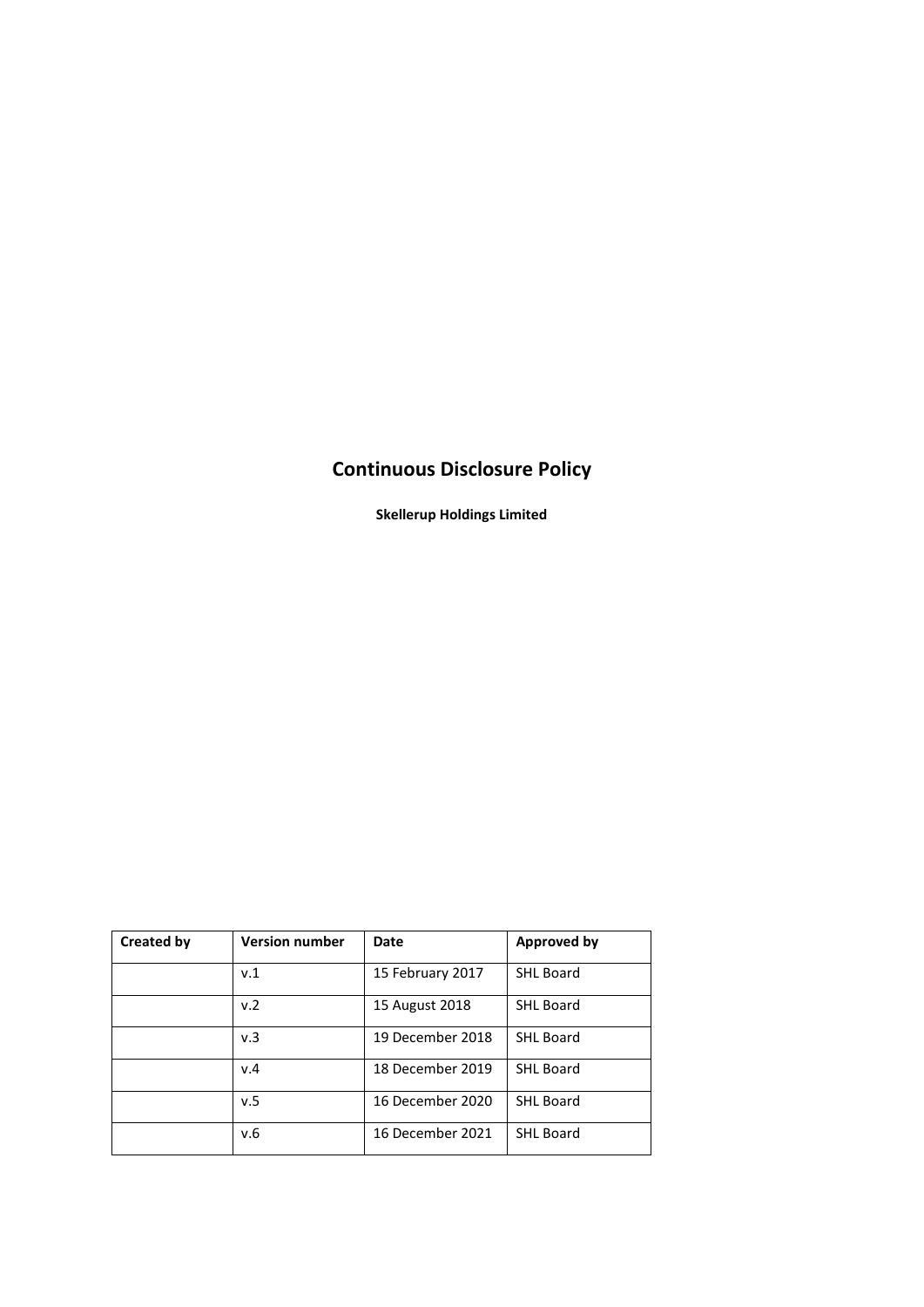# **1. Introduction and Purpose**

Skellerup Holdings Limited ("SHL" or "the Company") has established this Policy and supporting practices to ensure compliance with the NZX Listing Rules and applicable disclosure requirements of the Financial Markets Conduct Act 2013 ("FMCA").

This Policy reflects SHL's commitment to:

- maintain a fully informed market through effective communication with the NZX, the Company's shareholders, investors, analysts, media and other interested parties (together "stakeholders"); and
- providing all stakeholders with equal and timely access to material information concerning the Company that is accurate, balanced, meaningful and consistent.

This Policy applies to all directors of SHL (the "Board"), as well as officers, employees and contractors of the Company.

# **2. Core Principle**

SHL is committed to notify the market, through full and fair disclosure to the NZX, of any Material Information related to its business, unless an announcement is not required under exclusions provided under Listing Rules and the Company chooses not to disclose the information. Material information is defined in section 231 of the FMCA and means any information that a reasonable person would expect if it were generally available to the market, to have a material effect on the price of the listed issuer's quoted financial products.

## **3. Escalation principles**

In order to ensure that directors and senior managers (as defined in the FMCA) are made aware of all potentially material information as soon as possible, the Company will establish escalation principles, together with supporting practices to embed those escalation principles throughout the business. The Company will regularly review and, if necessary, amend its escalation principles and supporting practices to ensure the objective of timely notification of material information is achieved.

## **4. Approval of disclosures**

The Chief Executive Officer (CEO) and/or the Chief Financial Officer (CFO), in consultation with the Chair of the Board, shall approve the form and content of disclosure of material information to the market.

Any release considered under this Policy which includes disclosure of a profit projection or forecast shall be approved by the Chair of the Board following consultation with directors, in addition to the other approvals required under this Policy.

## **5. Release of information**

## *4.1. NZX*

The CFO, or delegate, will coordinate the actual form of disclosure of the material information with the relevant members of management and make the disclosure to the NZX as required and concurrently circulate to the Board of Skellerup.

## *4.2. Analysts/Shareholders*

- All communications with market analysts shall be conducted by the CEO and/or the CFO.
- No other employee shall communicate material information to analysts or shareholders unless specifically authorised by the CEO or CFO.

## *4.3. Media*

No employee shall communicate any material information to the media unless such information has been released to NZX or is generally available to the market unless specifically authorised by the CEO or CFO.